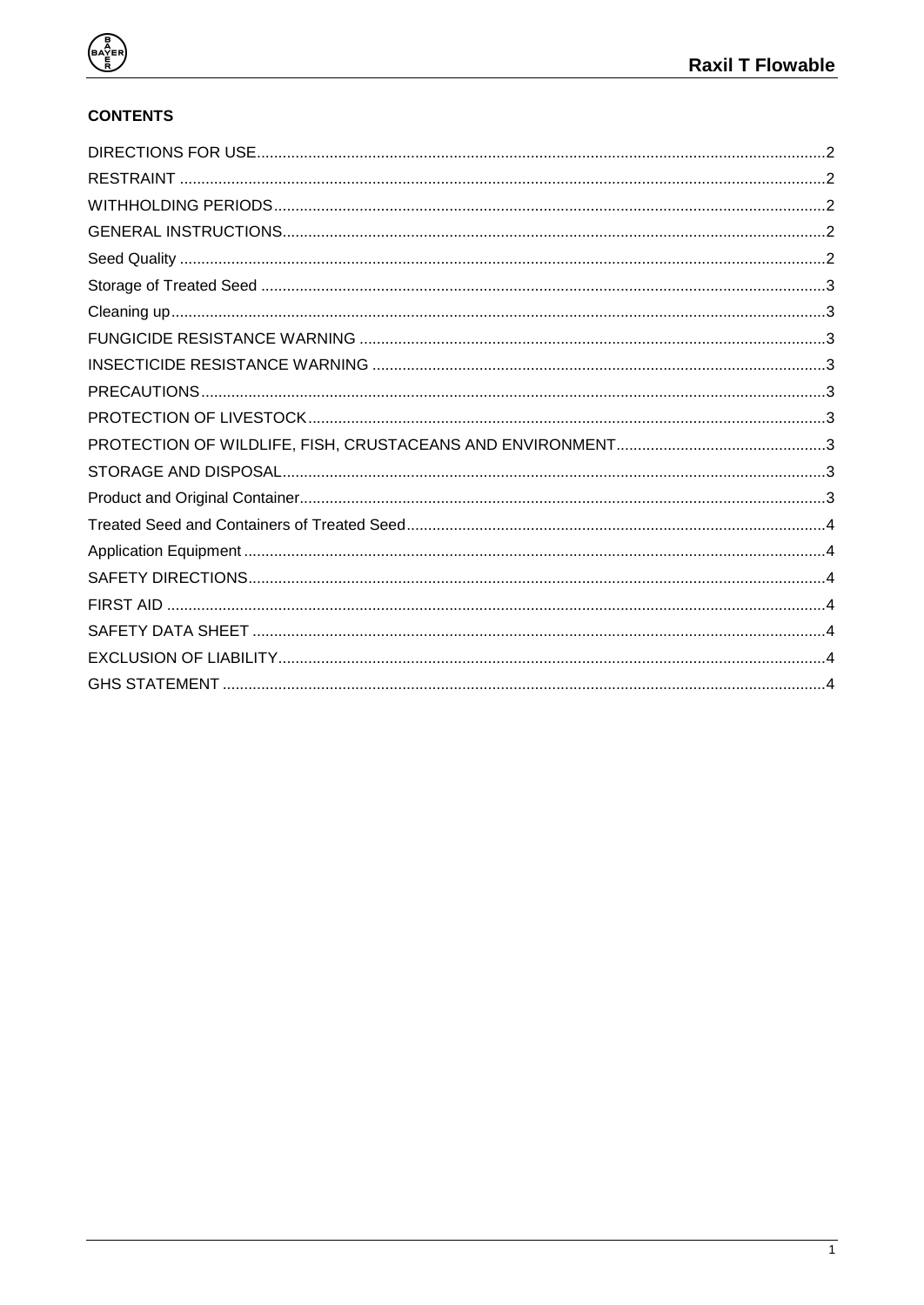# **CAUTION KEEP OUT OF REACH OF CHILDREN READ SAFETY DIRECTIONS BEFORE OPENING OR USING**



# **FLOWABLE SEED DRESSING**

**ACTIVE CONSTITUENTS: 25 g/L TEBUCONAZOLE 4 g/L TRIFLUMURON**

| <b>GROUP</b> |     | <b>FUNGICIDE</b>   |
|--------------|-----|--------------------|
| <b>GROUP</b> | 15А | <b>INSECTICIDE</b> |

**For control of bunt, flag smut and loose smut of wheat and covered and loose smut of barley and oats.**

**Treated seed is also protected against insect pests of stored grain.**

# <span id="page-1-0"></span>**DIRECTIONS FOR USE**

### <span id="page-1-1"></span>**RESTRAINT**

**DO NOT** treat physically damaged seed.

| <b>CROP</b>               | <b>DISEASE/PEST</b>                                                                                                                                        | <b>RATE</b>   | <b>CRITICAL COMMENTS</b>                                                                                                                                                                                                                                                                                                                                                                                   |
|---------------------------|------------------------------------------------------------------------------------------------------------------------------------------------------------|---------------|------------------------------------------------------------------------------------------------------------------------------------------------------------------------------------------------------------------------------------------------------------------------------------------------------------------------------------------------------------------------------------------------------------|
| Wheat                     | Bunt, flag smut (seed and                                                                                                                                  | 100 mL/100 kg | Raxil T Flowable Seed Dressing should be mixed                                                                                                                                                                                                                                                                                                                                                             |
|                           | soil borne), loose smut                                                                                                                                    | seed          | with water to give even coverage of seed.                                                                                                                                                                                                                                                                                                                                                                  |
| Barley                    | Covered and loose smut                                                                                                                                     |               | The quantity of water will vary depending on type of                                                                                                                                                                                                                                                                                                                                                       |
| Oats                      | Covered and loose smut                                                                                                                                     |               | equipment and quality of seed.                                                                                                                                                                                                                                                                                                                                                                             |
| Wheat,<br>Barley,<br>Oats | Protection against pests of<br>stored grains: granary<br>weevil, lesser grain borer,<br>rice weevil, rust-red flour<br>beetle, saw-toothed grain<br>beetle |               | Use a minimum of 400 mL of mixture (i.e. Raxil plus<br>water) with each 100 kg of seed.<br>Do not use more than 600 mL of mixture (product +<br>water) with each 100 kg of seed.<br>Whatever dilution is used it is essential that 100 mL<br>of Raxil is applied per 100 kg seed.<br>The mixture should be gently stirred regularly. If<br>nasal irritation occurs wear a facemask while treating<br>seed. |

**NOT TO BE USED FOR ANY PURPOSE, OR IN ANY MANNER, CONTRARY TO THIS LABEL UNLESS AUTHORISED UNDER APPROPRIATE LEGISLATION**

#### <span id="page-1-2"></span>**WITHHOLDING PERIODS**

**Food producing crops: NOT REQUIRED WHEN USED AS DIRECTED Stock: DO NOT GRAZE PLANTS GROWN FROM TREATED SEED, OR CUT FOR STOCK FOOD WITHIN 4 WEEKS OF SOWING**

#### <span id="page-1-3"></span>**GENERAL INSTRUCTIONS**

Raxil may delay emergence of wheat. Crops will recover rapidly in most soils without any adverse effect on yield. Sowing Raxil treated wheat deeper than 50 mm may reduce plant establishment in heavier soils or soils that will crust or clod at the surface after sowing. Sowing rates may need to be adjusted accordingly.

# <span id="page-1-4"></span>**Seed Quality**

Raxil seed treatment should not be used on seed with more than 12% moisture content, or on sprung, sprouted, damaged or severely pinched seed, or seed of poor viability. If in doubt, have a germination test carried out on the seed before treatment to ensure that it is of acceptable standard.

Treating with Raxil as directed will raise the moisture level of the seed by up to 0.6%, depending on weather conditions at treatment. The use of Raxil mixed with water at recommended rates will have no effect on the storage life of treated sound seed.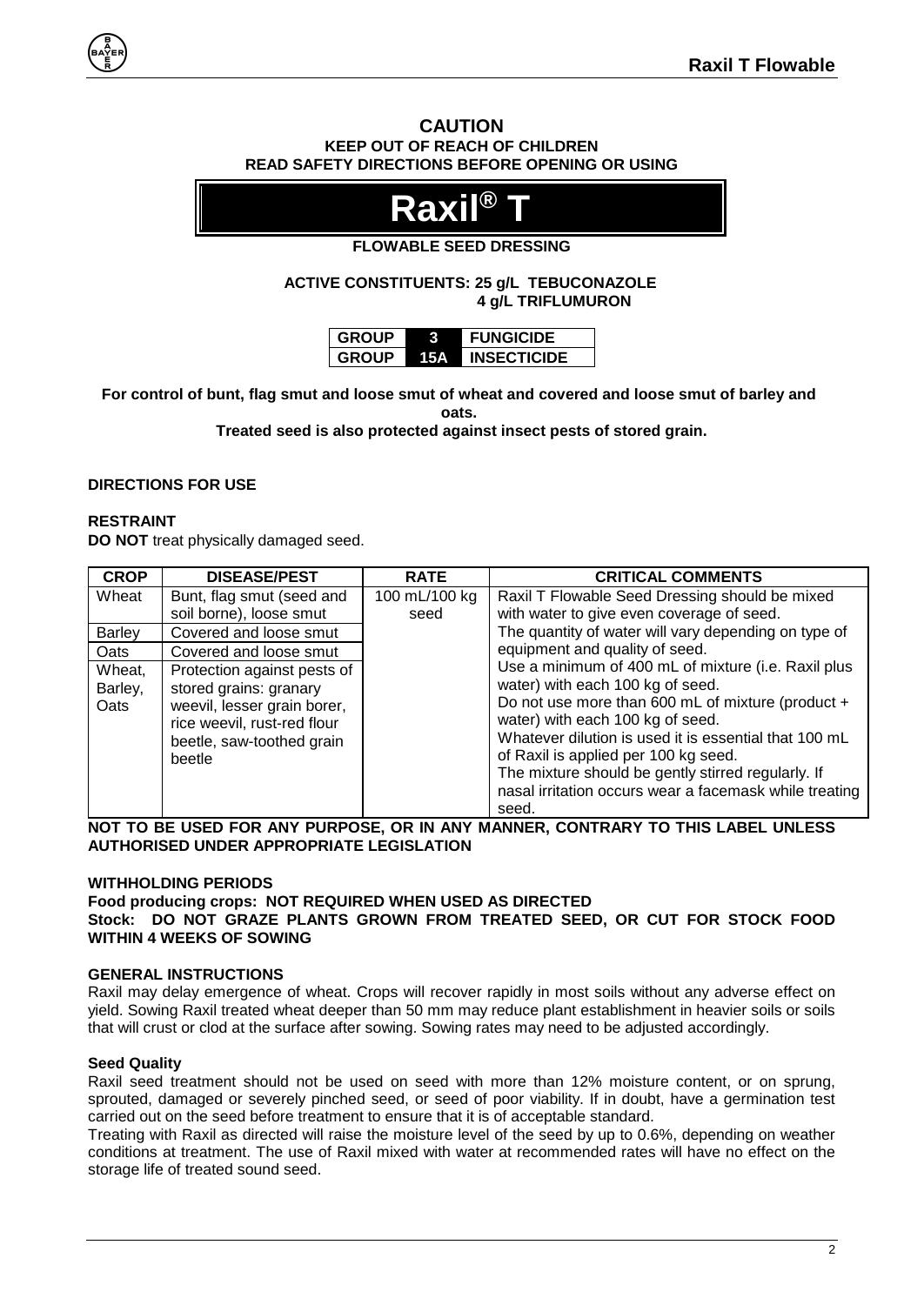

# <span id="page-2-0"></span>**Storage of Treated Seed**

Treated seed may be held over for sowing in the following season. If so, additional insecticide treatment will be necessary. Treated seed prevents insects from multiplying and preserves grain condition but may not kill adult insects migrating from other infested grain. If the seed is not used immediately after treatment it should be stored in a dry, well ventilated place. Although Raxil has no effect on the viability of treated seed, subsequent germination can be adversely affected by poor storage conditions such as high moisture combined with high temperatures. No liability can therefore be accepted for the performance of stored treated seed.

# <span id="page-2-1"></span>**Cleaning up**

Equipment should be thoroughly cleaned with water. In the event of changing from this water based flowable formulation to a solvent based liquid formulation, it is essential to rinse equipment with methylated spirits after thoroughly cleaning with water. If changing from a solvent based liquid to this water based flowable thoroughly clean with methylated spirits then rinse with water. Failure to do so will result in clogging of equipment.

# <span id="page-2-2"></span>**FUNGICIDE RESISTANCE WARNING**

### **GROUP 3 FUNGICIDE**

Raxil T is a member of the DMI group of fungicides. For fungicide resistance management Raxil T is a Group 3 fungicide. Some naturally occurring individual fungi resistant to Raxil T and other Group 3 fungicides may exist through normal genetic variability in any fungal population. The resistant individuals can eventually dominate the fungal population if these fungicides are used repeatedly. These resistant fungi will not be controlled by this product and other Group 3 fungicides, thus resulting in a reduction in efficacy and possible yield loss. Since the occurrence of resistant fungi is difficult to detect prior to use, Bayer CropScience Pty Ltd accepts no liability for any losses that result from failure of Raxil T to control resistant fungi.

# <span id="page-2-3"></span>**INSECTICIDE RESISTANCE WARNING**

# **GROUP 15A INSECTICIDE**

For insecticide resistance management, Raxil T is a Group 15A insecticide. Some naturally occurring insect biotypes resistant to Raxil T and other Group 15A insecticides may exist through normal genetic variability in any insect population. The resistant individuals can eventually dominate the insect population if Raxil T and other Group 15A insecticides are used repeatedly. The effectiveness of Raxil T on resistant individuals could be significantly reduced. Since occurrence of resistant individuals is difficult to detect prior to use, Bayer CropScience Pty Ltd accepts no liability for any losses that may result from the failure of Raxil T to control resistant insects. Raxil T may be subject to specific resistance management strategies. For further information contact your local supplier, Bayer CropScience representative or local agricultural department agronomist.

#### <span id="page-2-4"></span>**PRECAUTIONS**

Do not allow seed treated with this product to contaminate seed intended for human consumption. If possible, use a separate auger for treating seed. If using the same auger for treating seed and moving grain for human consumption, remove all Raxil residue from the auger to avoid contaminating untreated seed with seed dressing residues.

#### <span id="page-2-5"></span>**PROTECTION OF LIVESTOCK**

Seed treated with this product must not be used for animal consumption or poultry feed or mixed with animal feed. Do NOT allow seed treated with this product to contaminate seed intended for animal consumption.

### <span id="page-2-6"></span>**PROTECTION OF WILDLIFE, FISH, CRUSTACEANS AND ENVIRONMENT**

Do NOT feed treated seed or otherwise expose to wild or domestic birds.

Harmful to fish and aquatic arthropods. Do NOT contaminate dams, rivers, ponds, waterways or drains with this product, used containers or bags which have held treated seed.

#### <span id="page-2-7"></span>**STORAGE AND DISPOSAL**

#### <span id="page-2-8"></span>**Product and Original Container**

Store product in the closed, original container in a cool, well-ventilated area. Do not store for prolonged periods in direct sunlight.

The method of disposal of the container depends on the container type. Read the STORAGE AND DISPOSAL instructions on the label that is attached to the container.